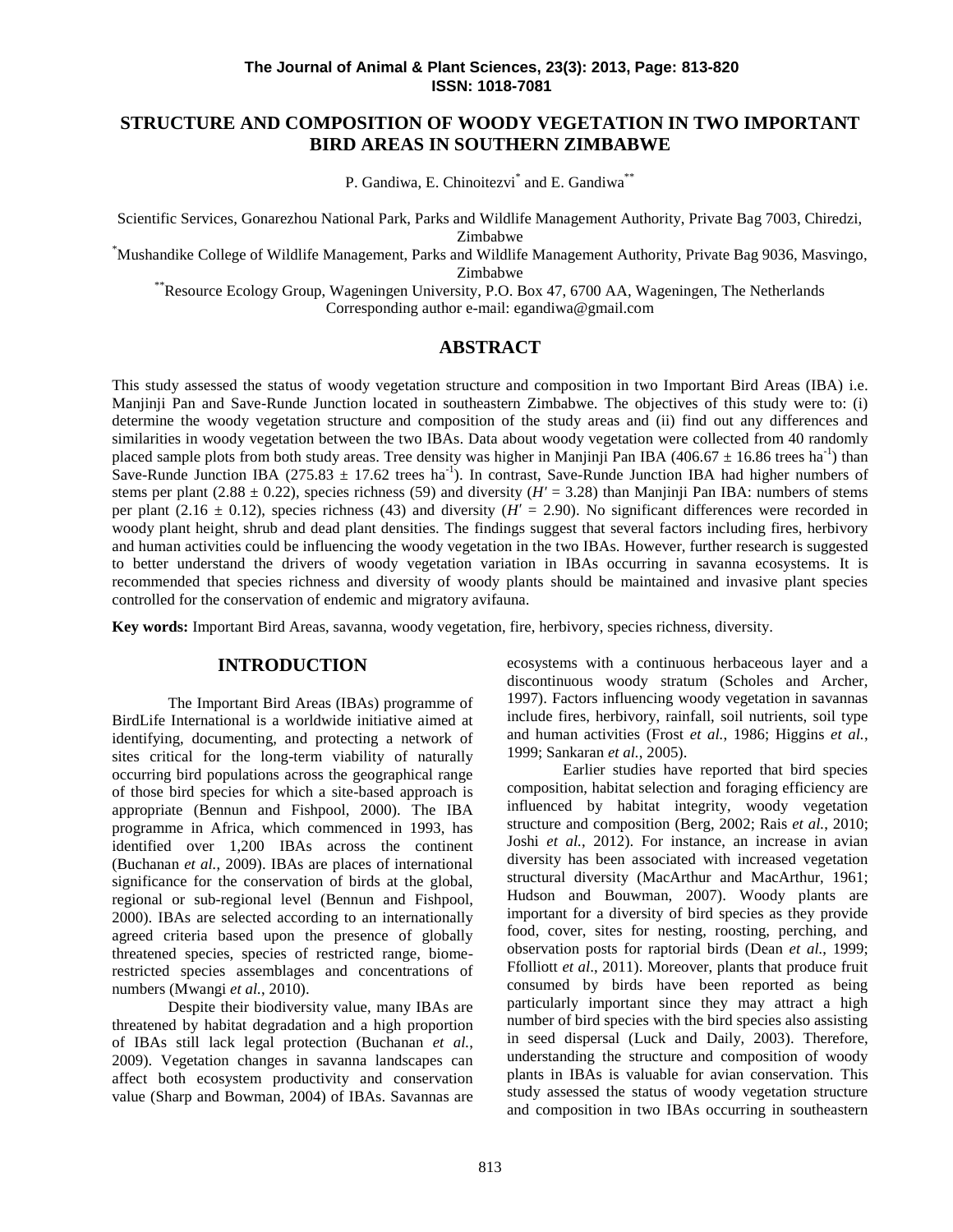Zimbabwe. Specifically, the objectives of this study were to: (i) determine the woody vegetation structure and composition of the two IBAs and (ii) establish whether there were differences and similarities in woody vegetation between these two IBAs.

## **MATERIALS AND METHODS**

**Study Area and Sites:** In this study we focussed on two IBAs from a total of 20 IBAs in Zimbabwe (Childes and Mundy, 2001). These two IBAs are located in the savanna ecosystems of southeastern Zimbabwe, namely Limpopo–Mwenezi flood-plain and pans (i.e. Manjinji Pan), and Save-Runde Junction (Fig. 1). Manjinji Pan is a sanctuary under the Parks and Wildlife Act (1975) of Zimbabwe and an old oxbow lake along the Mwenezi River with a spatial extent of ~300 ha and an elevation of  $\sim$ 300 m above sea level. Manjinji Pan lies at 22 $\degree$  07 S 31° 24′ E and is located in Malipati communal land surrounded by thick woodland, dominated by fever-trees (*Acacia xanthophloea*) (Childes and Mundy, 2001). Both study sites occur in a region characterised with a short dry winter season (May–July), hot dry summer season (August–October) and a hot wet summer season (November–April). Mean annual rainfall for Manjinji Pan is ~490 mm. Common livestock in the Manjinji Pan include domestic cattle (*Bos taurus*) and goats (*Capra hircus*) whereas Nile Crocodiles (*Crocodylus niloticus*) are the common wildlife species with rare occurrences of African Elephants (*Loxodonta africana*).



**Fig. 1. Location map of study sites i.e. Manjinji Pan and Save-Runde Junction in southeastern Zimbabwe.**

The Save-Runde Junction IBA lies at the confluence of Runde and Save Rivers (21° 19' S 32° 26' E) in northern Gonarezhou National Park with only a small portion of the IBA extending into the adjacent Mahenye communal land with a spatial extent of  $\sim 1,000$ ha and an elevation of between 180 and 300 m. This IBA consists of Tambohata Pan which is surrounded by *Acacia* trees and Machaniwa Pan which is surrounded by baobabs (*Adansonia digitata*) (Childes and Mundy,

2001). Major wildlife species in the Save-Runde Junction IBA include African Elephant (*Loxodonta africana*), Buffalo (*Syncerus caffer*), Giraffe (*Giraffa camelopardalis*) and plains Zebra (*Equus quagga*) (Gandiwa, 2012). Mean annual rainfall in the northern Gonarezhou National Park is 466 mm. Bird species of special conservation concern and their associated categories of threat (IUCN, 2012) in the two IBAs are listed in Table 1.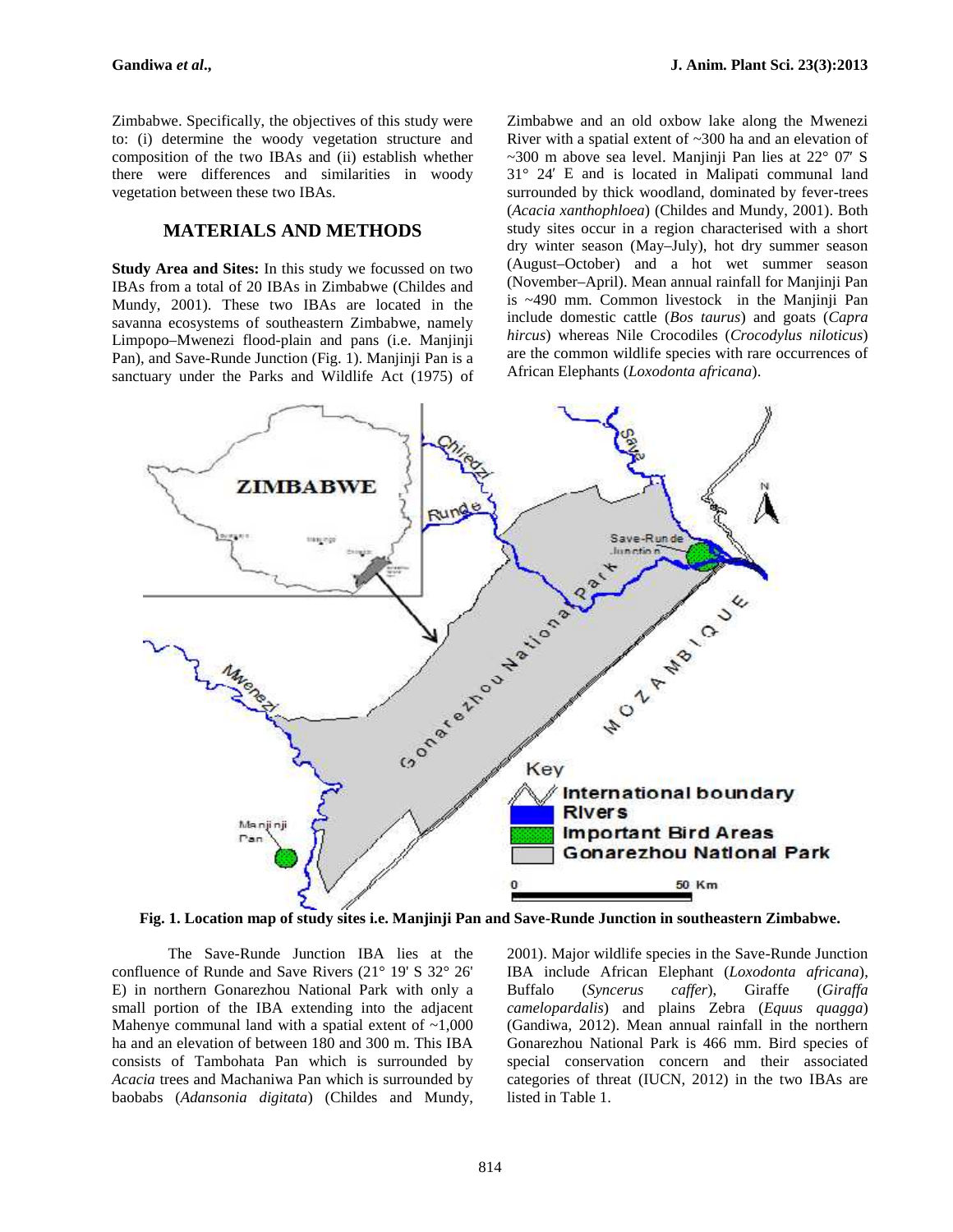| <b>Common name</b>                   | Scientific name           | Manjinji<br>Pan IBA | <b>Save-Runde</b><br><b>Junction</b><br><b>IBA</b> | <b>Status</b><br><b>(IUCN Categories of</b><br>Threat) |  |  |
|--------------------------------------|---------------------------|---------------------|----------------------------------------------------|--------------------------------------------------------|--|--|
| <b>Blue-throated Sunbird</b>         | Anthreptes reichenowi     | X                   |                                                    | NT                                                     |  |  |
| Southern Banded Snake Eagle          | Circaetus fasciolatus     |                     | X                                                  | NT                                                     |  |  |
| Cape Vulture                         | Gyps coprotheres          | X                   | X                                                  | V                                                      |  |  |
| Corncrake                            | <i>Crex crex</i>          |                     | $\rm X^M$                                          | LC                                                     |  |  |
| Lesser Kestrel                       | Falco naumanni            |                     | $X^M$                                              | LC                                                     |  |  |
| Southern Brown-throated Weaver       | Ploceus xanthopterus      |                     | X                                                  | LC                                                     |  |  |
| <b>Brown-headed Parrot</b>           | Poicephalus cryptoxanthus | X                   | X                                                  | LC                                                     |  |  |
| Lemon-breasted Canary                | Serinus citrinipectus     | X                   | X                                                  | LC                                                     |  |  |
| Four-colored Bush shrike             | Telophorus quadricolor    |                     | X                                                  | LC                                                     |  |  |
| Lesser Black-winged Lapwing          | Vanellus lugubris         |                     | X                                                  | LC                                                     |  |  |
| <b>Barred Long-tailed Cuckoo</b>     | Cercococcyx montanus      |                     |                                                    | LC                                                     |  |  |
| <b>Black-bellied Glossy-starling</b> | Lamprotornis corruscus    |                     |                                                    | LC                                                     |  |  |
| Lesser Seed cracker                  | Pyrenestes minor          |                     |                                                    | LC                                                     |  |  |
| Livingstone's Turaco                 | Tauraco livingstonii      |                     |                                                    | LC                                                     |  |  |

**Table 1. Key bird species and their status in Manjinji Pan and Save-Runde Junction IBAs in southeastern Zimbabwe**

Source: (Childes and Mundy, 2001; IUCN, 2012).

 $X =$  known to occur; ? = possibly occur; NT = Near Threatened, V = Vulnerable, LC = Least Concern, M = Migratory. Migratory species are indicated

**Data Collection:** Floristic composition and structure of woody vegetation was measured in 20 randomly placed sample plots, of  $20 \times 30$  m, in each IBA. Measurements were taken in May 2011 when species were more easily identifiable. A stratified random design using random numbers based on topographical map grid intercepts was used for plot selection. The following woody vegetation variables was recorded or measured in each of the 40 sample plots: species, height, whether the woody plant was alive or dead and number of stems per plant.

Woody plant height was measured using a calibrated 8 m pole. Heights of woody plants greater than 8 m were visually estimated. Only the height of the tallest stem was measured for multi-stemmed plants. Woody plants were divided into shrubs and trees. Shrubs were defined as woody plants with a stem diameter less than 6 cm and 1–3 m in height whereas trees were defined as woody plants with a stem diameter of 6 cm or more and higher than 3 m (Ben-Shahar, 1998). Number of stems per plant was manually counted for each multi-stemmed plant. Dead plants were defined as plants without living leaves, with dry and cracking trunk, bark and stem.

#### **Data Analysis**

**Woody Vegetation Structure:** Descriptive statistics were used to summarise measured woody vegetation data. Data were first tested for normality using the Shapiro-Wilk test (Shapiro and Wilk, 1965) and only tree density data was found to be normal. Consequently, data for woody plant height, number of stems per plant, shrub density and dead plant density were  $log_{10} (x+1)$ transformed. Independent samples two-tailed *t*-tests were

used to analyse woody vegetation structure variables data of 40 sample plots from Manjinji Pan and Save-Runde Junction IBAs using SPSS version 19 (SPSS Inc., Chicago, Illinois). The woody vegetation structure variables were used as the test variables whereas the IBAs were used as the grouping variables.

**Woody Vegetation Composition:** Woody plant species diversity for the two IBAs was calculated using the Shannon-Weiner Index (*H*) (Ludwig and Reynolds, 1988). The Jaccard index of community similarity (Ludwig and Reynolds, 1988) was used to determine the extent of woody species composition between the two IBAs. In order to better understand the relationships between the two IBAs, woody species abundance data from 40 sample plots were subjected to a hierarchical, agglomerative cluster analysis (McGarigal *et al.*, 2000) using the Ward's method with relative Euclidean distance in STASTICA version 6 for Windows (StatSoft, 2001). Clusters were described and interpreted in terms of species associations.

### **RESULTS**

**Woody Vegetation Structure:** A total of 1,409 trees and shrubs were recorded in 40 sample plots. Manjinji Pan IBA (406.67  $\pm$  16.86 trees ha<sup>-1</sup>) had a significantly higher tree density than Save-Runde Junction IBA (275.83  $\pm$ 17.62 trees ha<sup>-1</sup>) ( $t = 5.36$ , df = 38,  $P < 0.0001$ ; Table 2). In contrast, Save Runde Junction IBA (2.88  $\pm$  0.22) had a significantly higher number of stems per plant than Manjinji Pan IBA (2.16 ± 0.22) (*t* = –2.89, df = 38, *P*<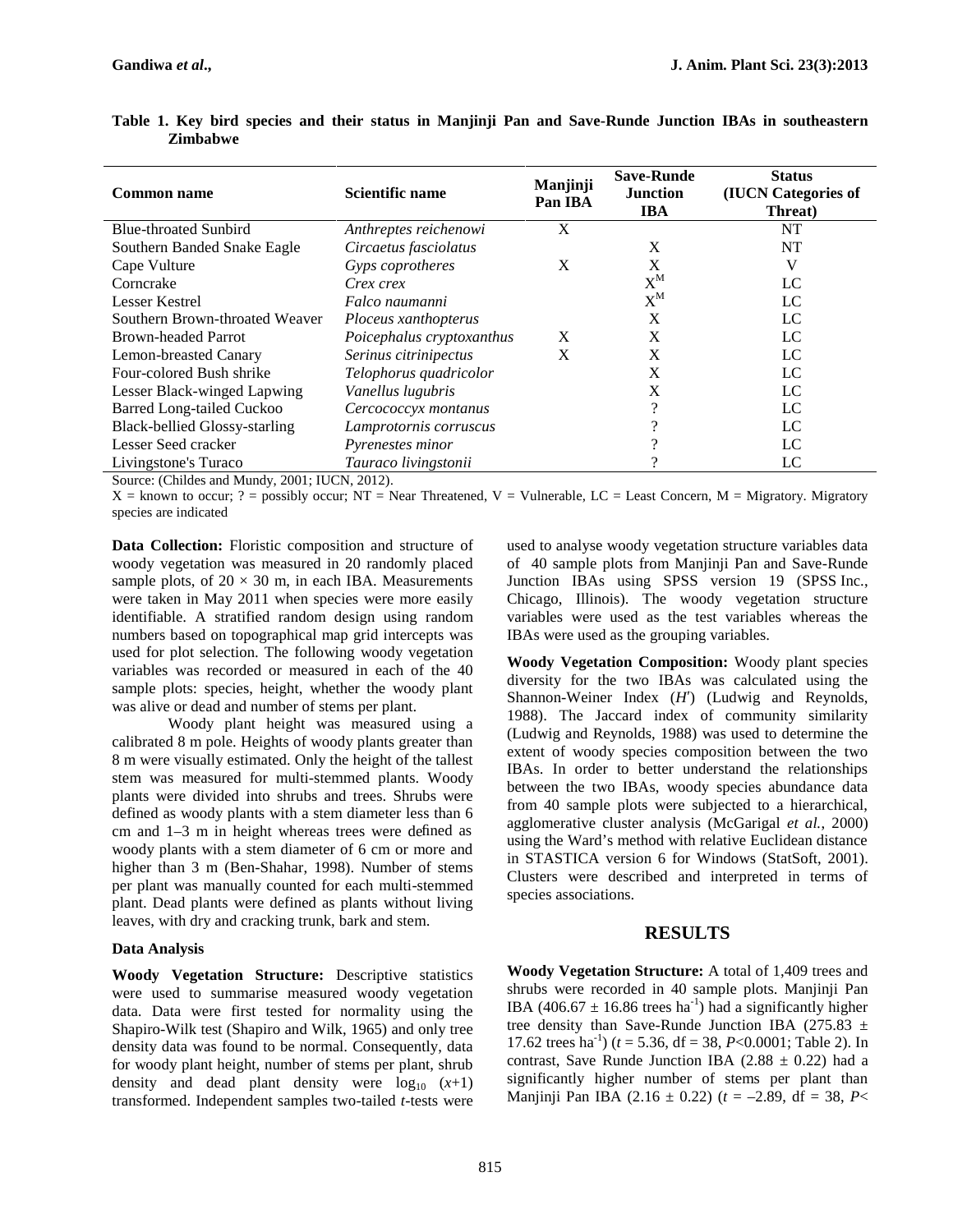|  |  |  | 0.001). No significant differences were recorded in | bety |
|--|--|--|-----------------------------------------------------|------|
|  |  |  | woody plant height, shrub and dead plant densities  | (Ta) |

between Manjinji Pan and Save-Runde Junction IBAs (Table 2).

| Table 2. Differences and similarities in woody vegetation structure between Manjinji Pan and Save-Runde |                                                                      |  |  |  |  |  |
|---------------------------------------------------------------------------------------------------------|----------------------------------------------------------------------|--|--|--|--|--|
|                                                                                                         | Junction IBAs in southeastern Zimbabwe (mean $\pm$ standard errors). |  |  |  |  |  |

|                                                      | <b>Important Bird Area</b>                       | <i>t</i> -value                                                                                                                                                                                                                                                                                                                                                                                                         | D                                            |                |  |
|------------------------------------------------------|--------------------------------------------------|-------------------------------------------------------------------------------------------------------------------------------------------------------------------------------------------------------------------------------------------------------------------------------------------------------------------------------------------------------------------------------------------------------------------------|----------------------------------------------|----------------|--|
| <b>Woody vegetation variable</b>                     | <b>Save-Runde Junction</b><br>Manjinji Pan       |                                                                                                                                                                                                                                                                                                                                                                                                                         |                                              |                |  |
| Height $(m)$                                         | $6.01 \pm 0.46$                                  | $5.03 \pm 0.59$                                                                                                                                                                                                                                                                                                                                                                                                         | 1.89                                         | $0.067^{n.s.}$ |  |
| Tree density (trees $ha^{-1}$ )                      | $406.67 \pm 16.86$                               | $275.83 + 17.62$                                                                                                                                                                                                                                                                                                                                                                                                        | 5.36                                         | $0.000***$     |  |
| Shrub density (plants $ha^{-1}$ )                    | $220.00 \pm 23.34$                               | $269.17 + 35.46$                                                                                                                                                                                                                                                                                                                                                                                                        | $-0.90$                                      | $0.376^{n.s.}$ |  |
| Dead plant density (plants $ha^{-1}$ )               | $16.67 \pm 3.42$                                 | $20.00 \pm 6.35$                                                                                                                                                                                                                                                                                                                                                                                                        | 0.38                                         | $0.705^{n.s.}$ |  |
| Number of stems per plant                            | $2.16 \pm 0.12$                                  | $2.88 \pm 0.22$                                                                                                                                                                                                                                                                                                                                                                                                         | $-2.89$                                      | $0.006$ **     |  |
| $\sim$ $\sim$ $\sim$ $\sim$ $\sim$<br>$\sqrt{n}$ 1 \ | $\sim$ $\sim$ $\sim$ $\sim$ $\sim$ $\sim$ $\sim$ | $\mathbf{D} = \mathbf{A} \mathbf{A} \mathbf{B} + \mathbf{A} \mathbf{A} + \mathbf{A} \mathbf{A} + \mathbf{A} \mathbf{A} + \mathbf{A} \mathbf{A} + \mathbf{A} \mathbf{A} + \mathbf{A} \mathbf{A} + \mathbf{A} \mathbf{A} + \mathbf{A} \mathbf{A} + \mathbf{A} \mathbf{A} + \mathbf{A} \mathbf{A} + \mathbf{A} \mathbf{A} + \mathbf{A} \mathbf{A} + \mathbf{A} \mathbf{A} + \mathbf{A} \mathbf{A} + \mathbf{A} \mathbf{A}$ | $R = 0.0001 \times 10^{-7}$<br>$\sim$ $\sim$ |                |  |

Statistical significance (*P*-value): n.s. = not significant (*P*> 0.05),  $* = P < 0.05$ ,  $* = P < 0.01$ ,  $* * = P < 0.0001$ . (df = 38)

**Woody Vegetation Composition:** A total of 73 woody plant species were recorded from 40 sample plots out of which 29 species were common in both Manjinji Pan and Save-Runde Junction IBAs. Save-Runde Junction IBA had higher species richness (59) than Manjinji Pan IBA (43). Similarly, Save-Runde Junction IBA had a higher woody plant species diversity  $(H = 3.28)$  than Manjinji Pan IBA  $(H = 2.90)$ . Of the 29 common woody plant species, the most abundant species were *Dichrostachys cineria, Acacia tortilis*, *Philenoptera violacea*, *Thilachium africanum, Flueggea virosa*, *Ehretia amoena, Croton megalobotrys, Tabernaemontana elegans* and *Capparis tomentosa*. Furthermore, the Jaccard index of community similarity showed a 39.73% similarity between the two IBAs.

Three sub-clusters were identified from the hierarchical cluster analysis dendrogram (Fig. 2). First, sub-cluster A consisted of four sample plots from Save- Runde Junction IBA and comprised of the following

dominant species: *Colophospermum mopane, Maerua parvifolia* and *Thilachium africanum*. Second, sub-cluster B consisted of 14 sample plots from Save-Runde Junction IBA and comprised of the following dominant species: *Acacia tortilis, Adansonia digitata, Capparis tomentosa,*  $Combretum$  *mossambicense*, *Dichrostachys cineria, Kigelia africana, Maclura africana, Philenoptera violacea, Tabernaemontana elegans* and *Thilachium africanum*. Third, sub-cluster C consisted of 22 sample plots, with 20 sample plots from Manjinji Pan IBA and two sample plots from Save-Runde Junction IBA. Sub-cluster C comprised of the following common woody plant species: *Acacia robusta, Acacia schweinfurthii, Acacia tortilis, Acacia xanthophloea, Albizia harveyi, Berchemia discolor, Capparis tomentosa, Croton megalobotrys, Dichrostachys cineria, Ehretia amoena, Flueggea virosa, Grewia inaequilatera, Grewia flavescens, Grewia sulcata, Philenoptera violacea* and *Phyllanthus reticulatus*.



**Fig. 2. Dendrogram from hierarchical, agglomerative cluster analysis of Manjinji Pan and Save-Runde Junction IBAs woody species abundance data collected in May 2011. Sample plot labels at the bottom of the dendrogram denotes: M–Manjinji Pan and SR–Save-Runde Junction IBAs. A, B and C represents the sub-clusters.**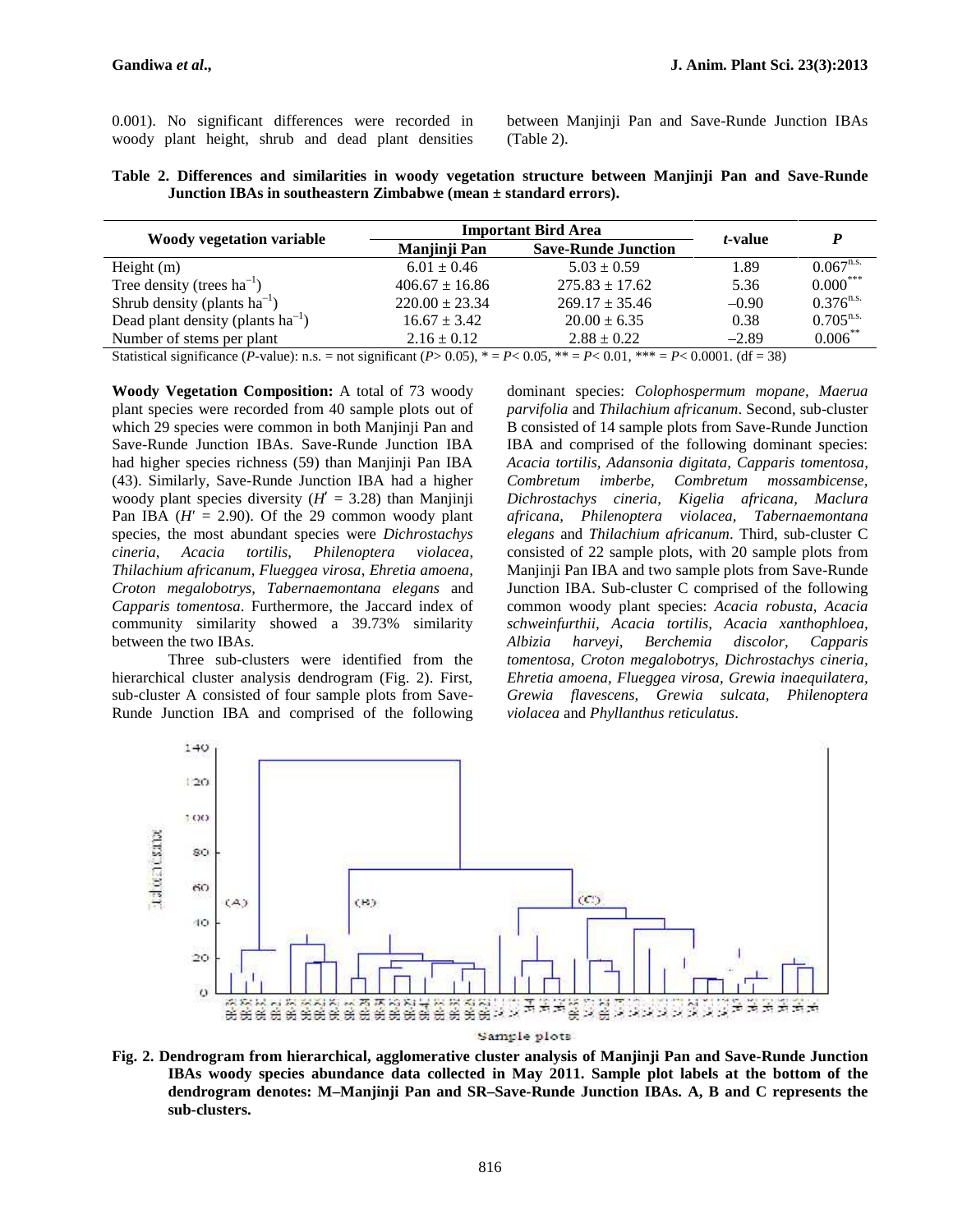# **DISCUSSION**

Results showed differences and similarities in woody vegetation structure and composition between Manjinji Pan and Save-Runde Junction IBAs. Tree density and number of stems per plant differed whereas plant height, density of shrubs and dead plants were similar in both study areas (Table 2). Tree densities and number of stems per plant could have differed due to interaction of fires and herbivory effects leading to a lower tree density and an associated high number of stems per plant primarily from resprouting in Save-Runde Junction IBA than in Manjinji Pan IBA. Intensive browsing by mostly large herbivores such as elephants and repeated fires are known to open up woodlands through breaking and killing of mature trees (Skarpe *et al.*, 2004; O'Connor *et al.*, 2007; Guldemond and Van Aarde, 2008). Previous studies on vegetation structure and composition across various woodland types in Gonarezhou National Park have also attributed the lowering of tree density and high numbers of stem per plant to herbivory and fires (Tafangenyasha, 1997; Gandiwa *et al.*, 2011; Mpofu *et al.*, 2012). Higher tree density and lower numbers of stems per plant in Manjinji Pan IBA could be attributed to lower negative impact of browsing by goats and low fire occurrences in adjacent communal land due to low fuel load resulting from heavy grazing by livestock.

Secondly, human activities could also be influencing the density of trees in the study sites, particularly in Manjinji Pan IBA. Human removal of mature woody plants for domestic use is likely to promote increased resprouting leading to high tree density and number of stems per plant. It has been suggested that woody vegetation in Save-Runde Junction IBA were also negatively affected by past human settlements before the establishment of the park and also with the tsetse fly (*Glossina* spp.) eradication activities (Tafangenyasha, 1997; Gandiwa and Kativu, 2009). In Manjinji Pan IBA, it was evident from tree stumps that some trees were being harvested by the local people, hence affecting woodland structure. Rural households in southern Africa mostly depend on fuel wood, and this affects woody vegetation structure and associated biodiversity (Du Plessis, 1995).

Woody plant height, densities of shrubs and dead plants in two study areas were found almost similar (Table 2). This could be attributed to relatively high woody community similarity (39.73%) recorded in this study. Similarly, the hierarchical cluster analysis dendrogram (Fig. 2) revealed similarities in woody plant species within each site, likely contributing to the recorded similarities in attributes of woody vegetation structure. Furthermore, it is likely that other factors such as droughts and rainfall (micro-climate conditions) are uniformly affecting the study sites as they occur in the

same climatic region. It was reported that the severe drought in 1991–92 affected the southeast lowland in Zimbabwe leading to massive die-offs of mature trees across the ecosystem (Tafangenyasha, 1998).

Fully protected areas such as national parks are often assumed to be the best way to conserve biodiversity (Banda *et al.*, 2006; Gaston *et al.*, 2008). Interestingly, the present study results also revealed that Save-Runde Junction IBA which occurs inside a protected area had a higher species richness (59) and species diversity ( $H =$ 3.28) compared to Manjinji Pan IBA which had a species richness of 43 and a species diversity of 2.90. Similarly, Save-Runde Junction IBA had a higher number of bird species of special concern than Manjinji Pan IBA (Table 1). The lower woody plant species richness and diversity in Manjinji Pan IBA could be attributed to its relatively smaller area and isolation as compared to Save-Runde IBA (Fig. 1) and to the likely loss of woody plant species within the IBA. Loss of woody species in Manjinji Pan IBA could have resulted from targeted extraction of certain plant species for construction or firewood. Human influence has undoubtedly influenced the woody vegetation structure and composition of several terrestrial ecosystems (Luoga *et al.*, 2002; Gaugris and Van Rooyen, 2010). The present study results are consistent with those of Higgins *et al*. (1999) who also recorded lower species richness in woody communities occurring in communal land as compared to protected private game reserves in South African semi-arid savanna. In Save- Runde Junction IBA, the higher species richness and species diversity of woody plants could be a result of low current woody species extraction due to strict law enforcement inside Gonarezhou National Park (Gandiwa *et al*., 2013).

In Manjinji Pan IBA, threats to the area are likely to come from overgrazing, trampling by cattle, browsing by goats (Childes and Mundy, 2001), spread of invasive species such as *Lantana camara* (also recorded in this study), water abstraction for irrigation projects and extraction of wood products. In Save-Runde Junction IBA, major threats to the woody vegetation come from high densities of large herbivores, fires and to some extent from illegal harvesting of poles for construction.

Variation in woody vegetation among two study areas is likely to influence bird species composition and distributions as reported in other studies conducted in tropical savanna ecosystems (Monadjem, 2005; Tassicker *et al.*, 2006; Sirami and Monadjem, 2012). It has been reported that while some bird species are generalists, many species have narrower ecological niches (Bergen *et al.*, 2007), and hence influenced by slight changes in the woody vegetation. For example, increases in woodland bird assemblages have been associated with an increase in woody vegetation density (Skowno and Bond, 2003; Kutt and Martin, 2010).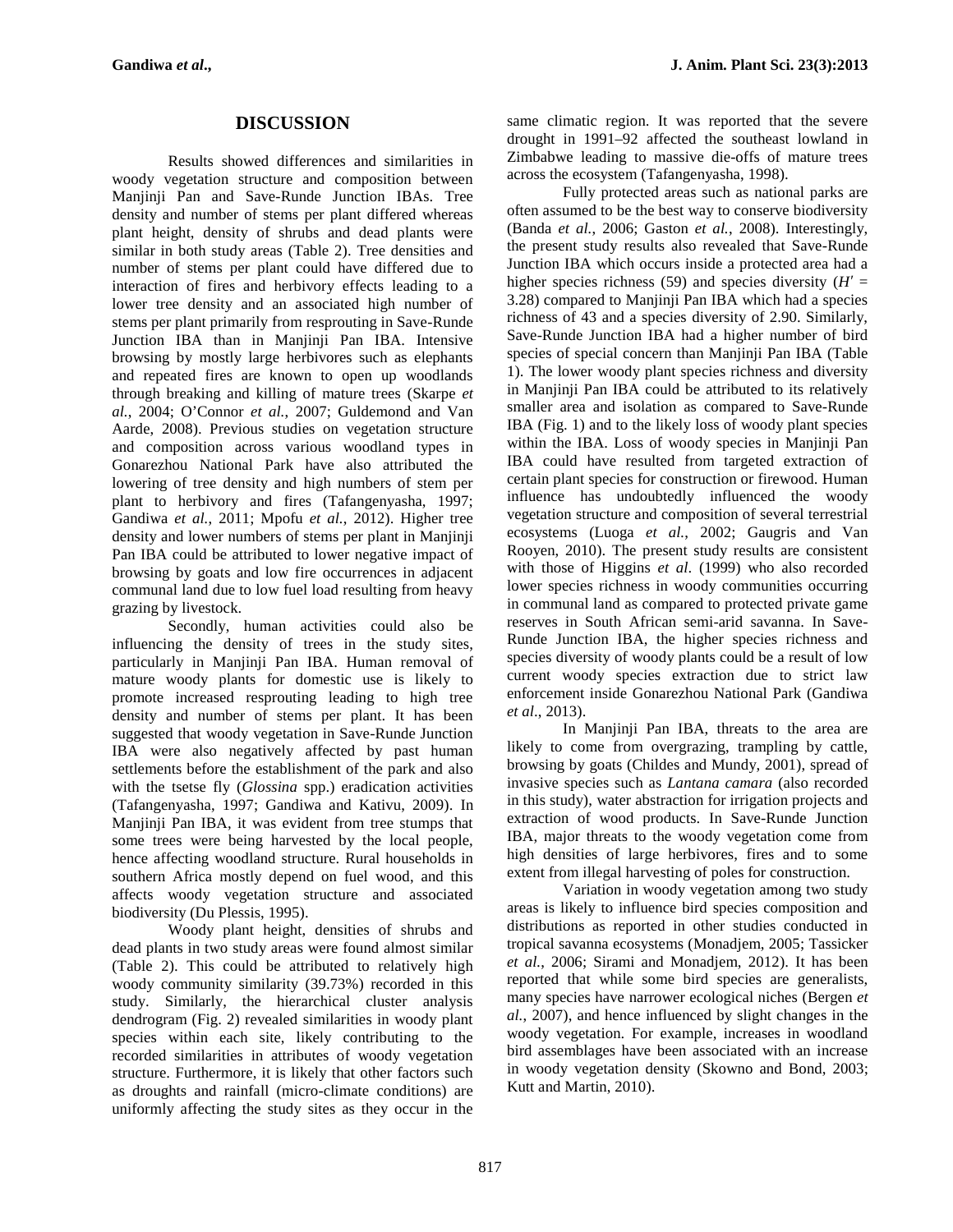Large trees are also of considerable importance in the savannas as they attract birds by providing perch, nest and roost sites (Dean *et al.*, 1999). In this study several important woody plant species consisting of large trees were recorded in the study sites such as *Adansonia digitata*, *Philenoptera violacea*, *Combretum imberbe*, *Kirkia africana* and *Acacia xanthophloea*. Furthermore, changes in woody vegetation structure and composition may also influence dynamics at the herbaceous layer, thereby influencing avifauna which utilises this layer. For instance, in many ecosystems, increases in woody plant abundance are accompanied by decreases in herbaceous production and shifts in species composition (Archer, 1990).

Based on the present study findings, it is recommended that there is need to strengthen law enforcement particularly in Manjinji Pan IBA for conservation of woody plant species richness and diversity for reducing further loss of woody species. There is also need to control the spread of invasive woody plant species, such as *Lantana camara*, in both the IBAs. Furthermore, identifying scales at which birds respond strongly to changes in habitats (Cunningham and Johnson, 2006) and which woody vegetation structure variables induces changes to bird assemblages (Bergen *et al.*, 2007) would be valuable to avifauna conservation in savanna ecosystems. Finally, it is important to develop long-term monitoring programmes for woody vegetation in IBAs to allow for long-term conservation of endemic and migratory birds.

**Acknowledgements:** This study was funded by the Gonarezhou Conservation Project, a conservation partnership between Zimbabwe Parks and Wildlife Management Authority and Frankfurt Zoological Society. We are grateful to Director-General of Zimbabwe Parks and Wildlife Management Authority for permission to undertake this study. We wish to thank H. Madzikanda, N.J. Monks, E. Mpofu, L. Mango, D. Goza, J. Shimbani, C. Parakasingwa, S. Chiganze and J. Jakarasi for their support during fieldwork. We thank an anonymous reviewer for comments and suggestions that improved the manuscript.

## **REFERENCES**

- Archer, S. (1990). Development and stability of grass/ woody mosaics in a subtropical savanna parkland, Texas, USA. J. Biogeogr., 17(4/5): 453-462.
- Banda, T., M. W. Schwartz and T. Caro. (2006). Woody vegetation structure and composition along a protection gradient in a miombo ecosystem of western Tanzania. For. Ecol. Manage., 230(1-3): 179-185.
- Ben-Shahar, R. (1998). Changes in structure of savanna woodlands in northern Botswana following the impacts of elephants and fire. Plant Ecol., 136(2): 189-189.
- Bennun, L. and L. Fishpool. (2000). The important bird areas programme in Africa: an outline. Ostrich, 71(1-2): 150-153.
- Berg, Å. (2002). Composition and diversity of bird communities in Swedish farmland–forest mosaic landscapes: The amount of forest (at local and landscape scales) and occurrence of residual habitats at the local scale are shown to be the major factors influencing bird community composition in farmland–forest landscapes in central Sweden. Bird Study, 49(2): 153-165.
- Bergen, K. M., A. M. Gilboy and D. G. Brown. (2007). Multi-dimensional vegetation structure in modeling avian habitat. Ecol. Inform., 2(1): 9- 22.
- Buchanan, G. M., P. F. Donald, L. D. C. Fishpool, J. A. Arinaitwe, M. Balman and P. Mayaux. (2009). An assessment of land cover and threats in Important Bird Areas in Africa. Bird Conserv. Int., 19(1): 49-61.
- Childes, S. L. and P. J. Mundy. (2001). Important Bird Areas of Zimbabwe. pp. 1025-1042. In: L. D. C. Fishpool and M. I. Evans (eds), Important Bird Areas in Africa and associated islands: Priority sites for conservation. Pisces Publications and BirdLife International, Newbury and Cambridge, UK.
- Cunningham, M. A. and D. H. Johnson. (2006). Proximate and landscape factors influence grassland bird distributions. Ecol. Appl., 16(3): 1062-1075.
- Dean, W. R. J., S. J. Milton and F. Jeltsch. (1999). Large trees, fertile islands, and birds in arid savanna. J. Arid Environ., 41(1): 61-78.
- Du Plessis, M. A. (1995). The effects of fuelwood removal on the diversity of some cavity-using birds and mammals in South Africa. Biol. Conserv., 74(2): 77-82.
- Ffolliott, P. F., H. Chen and G. J. Gottfried. (2011). Bird species and numbers of birds in oak savannas of the Southwestern Borderlands region including effects of burning. J. Arizona-Nevada Acad. Sci.*,* 42(2): 75-83.
- Frost, P., E. Medina, J. C. Menaut, O. Solbrig, M. Swift and B. Walker. (1986). Responses of savannas to stress and disturbance. IUBS Special Issue No. 10: 1-82.
- Gandiwa, E. and S. Kativu. (2009). Influence of fire frequency on *Colophospermum mopane* and *Combretum apiculatum* woodland structure and composition in northern Gonarezhou National Park, Zimbabwe. Koedoe, 51(1): 36-48.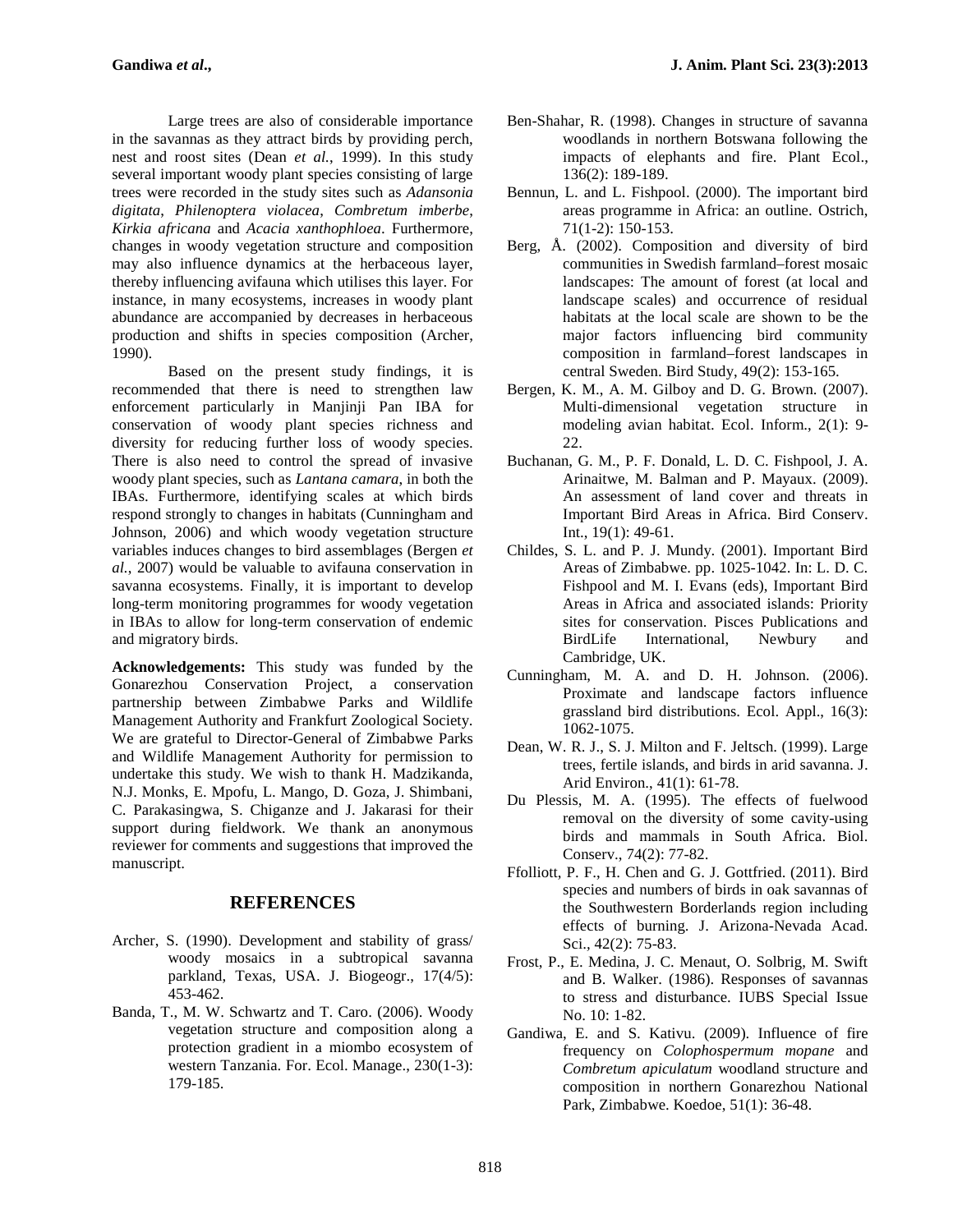- Gandiwa, E. (2012) Local knowledge and perceptions of animal population abundances by communities adjacent to the northern Gonarezhou National Park, Zimbabwe. Trop. Conserv. Sci., 5(3): 255- 269.
- Gandiwa, E., T. Magwati, P. Zisadza, T. Chinuwo and C. Tafangenyasha. (2011). The impact of African elephants on *Acacia tortilis* woodland in northern Gonarezhou National Park, Zimbabwe. J. Arid Environ., 75(9): 809-814.
- Gandiwa, E., I. M. A. Heitkönig, A. M. Lokhorst, H. H. T. Prins and C. Leeuwis. (2013) Illegal hunting and law enforcement during a period of economic decline in Zimbabwe: A case study of northern Gonarezhou National Park and adjacent areas. J. Nat. Conserv., 21(3): 133-142.
- Gaston, K. J., S. F. Jackson, L. Cantú-Salazar and G. Cruz-Piñón. (2008). The ecological performance of protected areas. Ann. Rev. Ecol. Evol. Syst., 39(1): 93-113.
- Gaugris, J. Y. and M. W. Van Rooyen. (2010). Woody vegetation structure in conserved versus communal land in a biodiversity hotspot: A case study in Maputaland, South Africa. S. Afr. J. Bot., 76(2): 289-298.
- Guldemond, R. and R. Van Aarde. (2008). A meta analysis of the impact of African elephants on savanna vegetation. J. Wildl. Manage., 72(4): 892-899.
- Higgins, S. I., C. M. Shackleton and E. R. Robinson. (1999). Changes in woody community structure and composition under constrasting landuse systems in a semi-arid savanna, South Africa. J. Biogeogr., 26(3): 619-627.
- Hudson, A. and H. Bouwman. (2007). Different land-use types affect bird communities in the Kalahari, South Africa. Afr. J. Ecol., 45(3): 423-430.
- IUCN (2012). IUCN Red List of Threatened Species. Version 2012.1. www.iucnredlist.org. Downloaded on 15 August 2012.
- Joshi, K. K., D. Bhatt and A. Thapliyal. (2012). Avian diversity and its association with vegetation structure in different elevational zones of Nainital district (Western Himalayan) of Uttarakhand. Int. J. Biodiver. Conserv., 4(11): 364-376.
- Kutt, A. S. and T. G. Martin. (2010). Bird foraging height predicts bird species response to woody vegetation change. Biodiver. Conserv., 19(8): 2247-2262.
- Luck, G. W. and G. C. Daily. (2003). Tropical countryside bird assemblages: richness, composition, and foraging differ by landscape context. Ecol. Appl., 13(1): 235-247.
- Ludwig, J. A. and J. F. Reynolds. (1988). Statistical ecology. A primer on methods and computing. John Wiley and Sons, New York.
- Luoga, E. J., E. T. F. Witkowski and K. Balkwill. (2002). Harvested and standing wood stocks in protected and communal miombo woodlands of eastern Tanzania. For. Ecol. Manage., 164(1-3): 15-30.
- MacArthur, R. H. and J. W. MacArthur. (1961). On bird species diversity. Ecology 42(3): 594-598.
- McGarigal, K., S. Cushman and S. Stafford. (2000). Multivariate statistics for wildlife and ecology research. Springer, New York.
- Monadjem, A. (2005). Association between avian communities and vegetation structure in a lowlying woodland-savanna ecosystem in Swaziland. Ostrich, 76(1&2): 45-55.
- Mpofu, E., E. Gandiwa, P. Zisadza-Gandiwa and H. Zinhiva. (2012). Abundance, distribution and status of African baobab (*Adansonia digitata* L.) in dry savanna woodlands in southern Gonarezhou National Park, southeast Zimbabwe. Trop. Ecol., 53(1): 119-124.
- Mwangi, M. A. K., S. H. M. Butchart, F. B. Munyekenye, L. A. Bennun, M. I. Evans, L. D. C. Fishpool, E. Kanyanya, I. Madindou, J. Machekele and P. Matiku. (2010). Tracking trends in key sites for biodiversity: a case study using Important Bird Areas in Kenya. Bird Conserv. Int., 20(3): 215-230.
- O'Connor, T. G., P. S. Goodman and B. Clegg. (2007). A functional hypothesis of the threat of local extirpation of woody plant species by elephant in Africa. Biol. Conserv., 136(3): 329-345.
- Rais, M., B. Kabeer, M. Anwar and T. Mehmood. (2010). Effect of habitat degradation on breeding water birds at Kallar Kahar Lake district Chakwal. J. Anim. Plant Sci., 20(4): 318-320.
- Sankaran, M., N. P. Hanan, R. J. Scholes, J. Ratnam, D. J. Augustine, B. S. Cade, J. Gignoux, S. I. Higgins, X. Le Roux and F. Ludwig. (2005). Determinants of woody cover in African savannas. Nature, 438(7069): 846-849.
- Scholes, R. J. and S. R. Archer. (1997). Tree-grass interactions in savannas. Ann. Rev. Ecol. Syst., 28: 517-544.
- Shapiro, S. S. and M. B. Wilk. (1965). An analysis of variance test for normality (complete samples). Biometrika, 52: 591-611.
- Sharp, B. R. and D. Bowman. (2004). Patterns of longterm woody vegetation change in a sandstone plateau savanna woodland, Northern Territory, Australia. J. Trop. Ecol., 20(3): 259-270.
- Sirami, C. and A. Monadjem. (2012). Changes in bird communities in Swaziland savannas between 1998 and 2008 owing to shrub encroachment. Divers. Distrib., 18: 390-400.